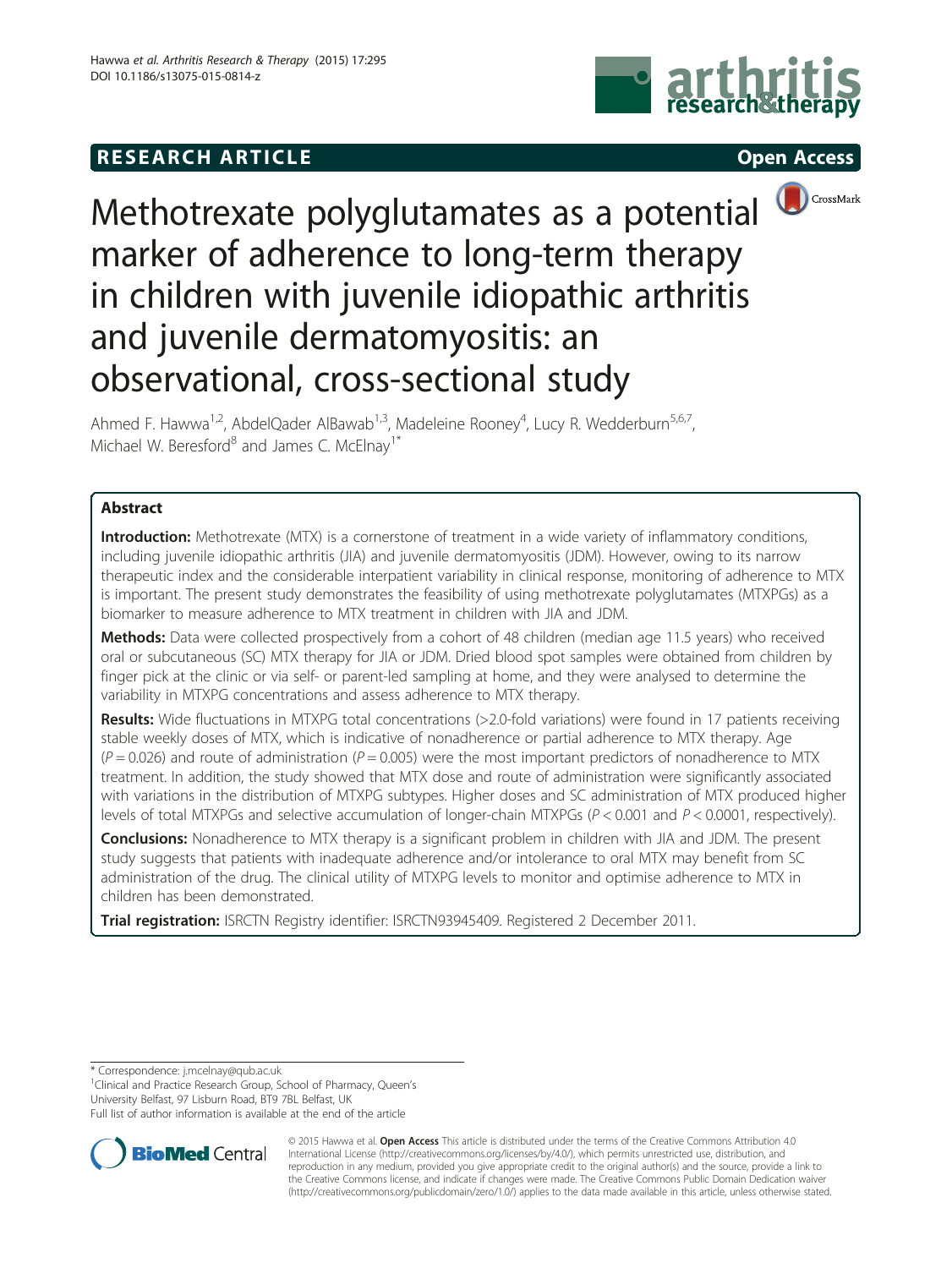#### Introduction

Methotrexate (MTX) is an effective disease-modifying antirheumatic drug (DMARD) widely used in children to treat a variety of autoimmune and inflammatory conditions, including juvenile idiopathic arthritis (JIA) and juvenile dermatomyositis (JDM) [\[1](#page-8-0)–[6\]](#page-8-0). Owing to its efficacy and cost-effectiveness, MTX is likely to remain a cornerstone of treatment [[5](#page-8-0), [7](#page-8-0)]. However, because of the considerable interpatient variability in clinical response, absorption difficulties and a wide spectrum of side effects, monitoring of adherence to MTX is important [\[4](#page-8-0), [8](#page-8-0)–[11](#page-8-0)].

MTX is a prodrug activated intracellularly to form methotrexate polyglutamates (MTXPGs) through sequential addition of glutamic acid residues by the enzyme folylpolyglutamate synthase (FPGS) [[12, 13](#page-8-0)]. Within the cell, MTXPGs bind to and inhibit dihydrofolate reductase and other folate pathway enzymes required for purine and pyrimidine synthesis, thereby providing anti-inflammatory effects [[14, 15](#page-8-0)]. Polyglutamation of MTX promotes its retention intracellularly, resulting in enhanced inhibitory effects against its target enzymes. Compared with MTX itself, long-chain MTXPGs have been shown to confer much more potent inhibition of target enzymes within folate metabolism [[13](#page-8-0), [16](#page-8-0), [17](#page-8-0)]. The clinical value of monitoring serum concentrations of the parent drug is therefore very limited and generally not practical, because approximately 95 % of MTX dose is metabolised within 24 h of administration [[13](#page-8-0), [18, 19](#page-8-0)]. However, monitoring MTXPGs as a surrogate biomarker for drug exposure offers a potential tool to assess adherence to long-term therapy in patients with chronic inflammatory conditions (due to their long half-life of elimination) [\[20](#page-8-0), [21](#page-8-0)]. Evidence suggests that MTXPGs may be associated with the efficacy and toxicity of MTX treatment in rheumatoid arthritis, and some investigators have advocated routine monitoring of MTXPGs for that reason [[22](#page-8-0)–[25\]](#page-8-0).

Apart from one recent study in children with JIA [[26\]](#page-8-0), adherence rates to MTX treatment in paediatric patients with rheumatologic diseases, including JIA and JDM, have not been previously reported. Studies investigating MTX adherence in adult rheumatology patients have been based mainly on prescription data [[27](#page-8-0)–[29\]](#page-8-0), electronic pill counts [\[30](#page-8-0)] or self-reported measures [[31\]](#page-8-0). Reported nonadherence to medications in adult patients with JIA ranges from 8 to 48 %, with rates fluctuating depending on the time of evaluation and method used for adherence assessment [[32](#page-8-0)–[37\]](#page-8-0). Risk factors for lack of adherence could include demographic variables such as the patient's being an adolescent or having low socioeconomic status [[32, 34](#page-8-0), [38\]](#page-8-0), having concerns about side effects of administered drug or lack of belief about the necessity of treatment [[31, 39\]](#page-8-0).

In the present study, adherence to MTX treatment in a cohort of children with JIA and JDM was evaluated. A method for measuring MTXPG concentrations using the novel dried blood spot (DBS) sampling technique was developed by our group [[40](#page-8-0)] and applied in the present study to evaluate adherence to prescribed MTX therapy in children. A secondary aim of the study was to characterise the pattern of variability in MTXPG concentrations and determine the clinical variables and biochemical parameters that could predict the observed variability in MTX metabolite levels.

#### Methods

#### Study population

A total of 49 paediatric patients with JIA or JDM were recruited into this study from three paediatric outpatient rheumatology clinics in three different centres: (1) Musgrave Park Hospital, Belfast, Northern Ireland; (2) Alder Hey Children's NHS Foundation Trust, Liverpool, UK; and (3) Great Ormond Street Hospital for Children NHS Foundation Trust, London. Patients between the ages of 4 and 17 years who were receiving stable MTX weekly doses [oral or subcutaneous (SC)] for at least 2 months were identified for inclusion in the study.

Participants were asked to provide one DBS sample for analysis of MTX metabolite content during a regularly scheduled clinic visit. Samples were collected by finger prick from each child by spotting drops of blood (two spots per child) directly onto a Guthrie card. For children 5 years of age or older, parents and/or older children were also asked to take two additional DBS samples at home 4 weeks apart, dry them overnight at room temperature and mail them to our laboratory in prepaid mailer kits for analysis.

Accurate information about MTX dosing and times of sampling were recorded prospectively during the clinic visit using bespoke collection forms. The following data were also collected from patient case notes and clinical chemistry records and recorded in these collection forms: age, weight, height, medical history (date of diagnosis, other medical conditions and current medications), biochemical parameters, clinical outcome and records of side effects experienced (e.g., nausea and vomiting). For samples obtained at home, the mailer kits included appropriate collection forms mailed to the patient and/or the patient's parent in advance of the sampling time, with clear instructions on how to take the sample and fill in the form.

#### Ethical considerations

The study was approved by the Office for Research Ethics Committees in Northern Ireland (reference number 10/NIR03/33). Patients were included in the study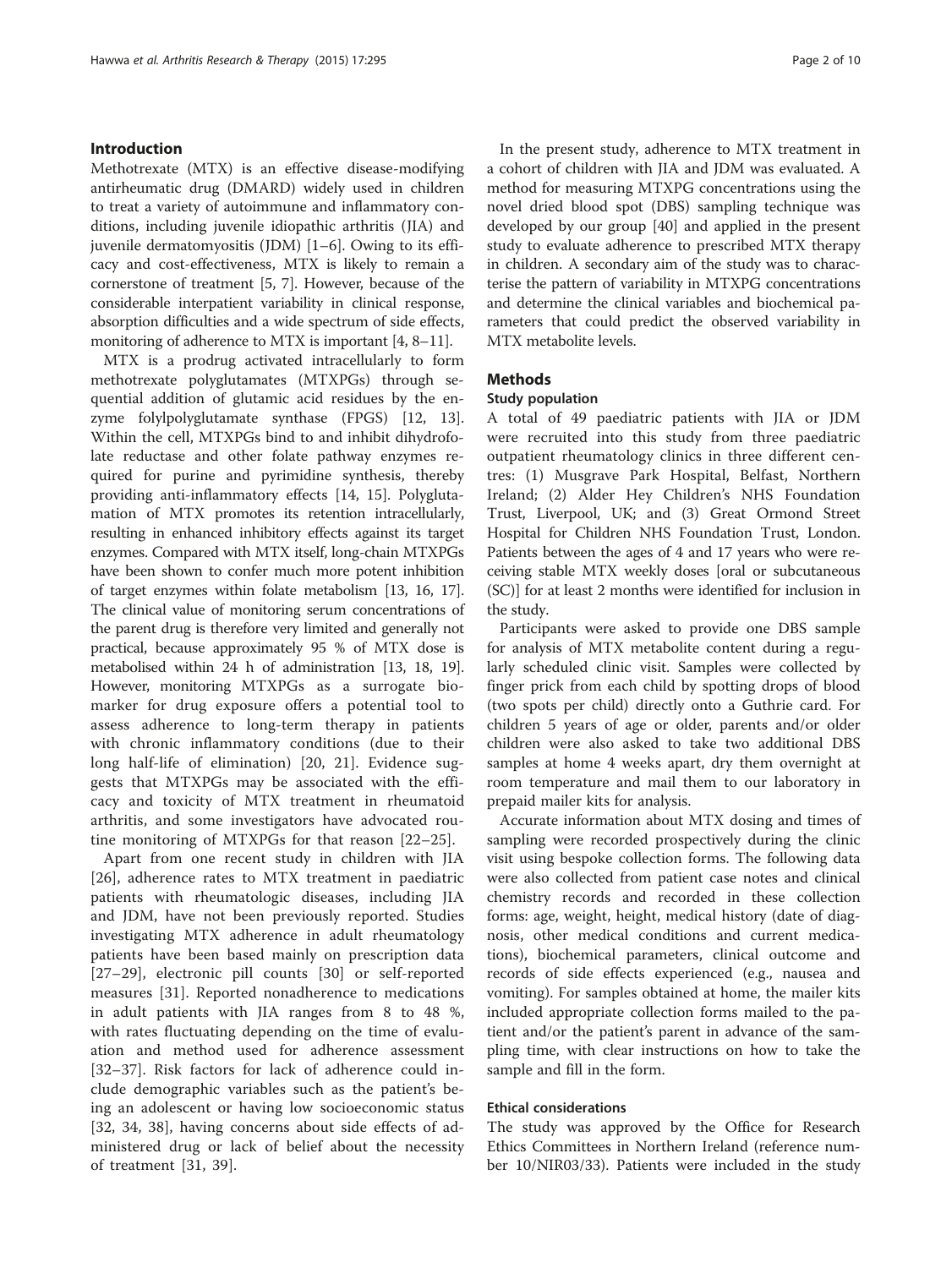only after their parents or legal guardians had been fully informed and had signed the study consent form. In addition, verbal or written assent was obtained from older children (≥6 years) before enrolment into the study.

### Measurement of methotrexate polyglutamate concentrations

DBS concentrations of MTX active metabolites (MTXPGs up to the fifth order of glutamation,  $MTXPG<sub>5</sub>$ ) were measured by using a selective and sensitive reverse-phase liquid chromatography–tandem mass spectrometry (LC-MS/MS) methodology that we previously developed and validated [\[40](#page-8-0)]. Intraday and interday coefficients of variation were less than 15 %, and the limits of detection for individual MTXPGs (MTXPG<sub>1-5</sub>) and total concentration of methotrexate polyglutamate  $(MTXPG<sub>total</sub>)$  were determined at 1.6 nmol/L and 1.5 nmol/L, respectively.

Differences in MTXPG concentrations between patients were evaluated as a function of age, sex, diagnosis and route of administration (SC or oral). To differentiate the effect of these factors from dose- or weight-related changes, MTXPG concentrations were normalised by administered dose of MTX (per kilogram of patient weight or per square metre of body surface area) and expressed as nanomoles per litre per milligram or nanomoles per litre per milligram per square metre.

#### Assessment of adherence

The pattern of variability in MTXPG levels as a function of time was evaluated over two consecutive 4-week intervals during which patients were receiving stable MTX doses. Nonadherence was assumed if a patient had wide variations (≥2.0-fold) in MTXPG levels on different occasions while prescribed the same dose of MTX. A ratio of 2.0-fold was chosen as the cutoff point because similar values have been suggested for identifying patients nonad-herent to long-term therapy in chronic diseases [[41, 42\]](#page-8-0).

#### Statistical analysis

Statistical analysis was performed using IBM SPSS version 21 software (IBM SPSS, Armonk, NY, USA). The results were expressed as the median and range values or as frequencies. Descriptive statistics were used to characterise the variability in individual MTXP $G_{1-5}$  and  $MTXPG<sub>total</sub>$  concentrations between different groups of patients. Univariate associations between MTXPG concentrations and demographic or clinical characteristics were analysed using the Mann–Whitney  $U$  test or the Kruskal–Wallis test, as appropriate. Group differences in the proportion of patients with ≥2.0-fold variation in their MTXPG levels were explored using  $\chi^2$  tests with 1 degree of freedom or Fisher's exact test, as appropriate. Comparison of the median fold ratio of highest

## Results

#### Demographic characteristics of the study population

Of the 49 patients recruited into the study, 32 (65 %) had an underlying diagnosis of JIA and 17 had JDM. The median age (range) of the population was 11.5 years (4–17 years), and 67 % were female. All patients were being treated with weekly MTX (median 0.31 mg/kg, equivalent to 10.2 mg/m<sup>2</sup>) for long durations (median 2.8 years, 5 months–10 years), and 41 % were receiving SC MTX. One patient did not provide a DBS sample at the clinic and therefore was not included in the analysis. Of the patients included in the analysis  $(n = 48)$ , 40 (83 %) provided at least two DBS samples during the study period and 60 % received oral folic acid supplementation (median dose 5 mg/week). The demographic and clinical characteristics of the study participants are shown in Table 1.

### Distribution of methotrexate polyglutamate concentrations and effect of administered dose

In our cohort of 48 patients with clinic DBS samples, the median MTXP $G_{total}$  was 91.5 nmol/L (range 3.5– 470.4 nmol/L). Analysis of the correlation between  $MTXPG<sub>total</sub>$  and individual MTXPG subtypes revealed a very high correlation ( $R = 0.91$ ,  $P < 0.0001$ ) between total MTXPGs and MTX triglutamate  $(MTXPG<sub>3</sub>)$ . Considerable internal correlations of the concentrations within

Table 1 Demographic and clinical characteristics of study pationts

| Values <sup>a</sup> ( $n = 49$ ) |
|----------------------------------|
| $11.5(4-17)$                     |
| 33 (67.3 %)                      |
| 41 (13.4–119.7)                  |
| 146 (95–178)                     |
| 13.75 (7.5–20)                   |
| $0.31$ $(0.08 - 0.67)$           |
| $10.2(4.1 - 15.5)$               |
| $5(1-8)$                         |
| $3(1-2)$                         |
| $0.9(0 - 7.1)$                   |
| $0.5(0-8.2)$                     |
| 51.5 (42–55)                     |
|                                  |

<sup>a</sup>Values represent median (range), except where indicated otherwise  $b$ Surface area was calculated using the Mosteller method [\[59](#page-9-0)]<br>Seain scale and general evaluation scores were obtained from

Pain scale and general evaluation scores were obtained from the patients' Childhood Health Assessment Questionnaire

<sup>d</sup>Childhood Myositis Assessment Scale (CMAS) score was recorded for children with JDM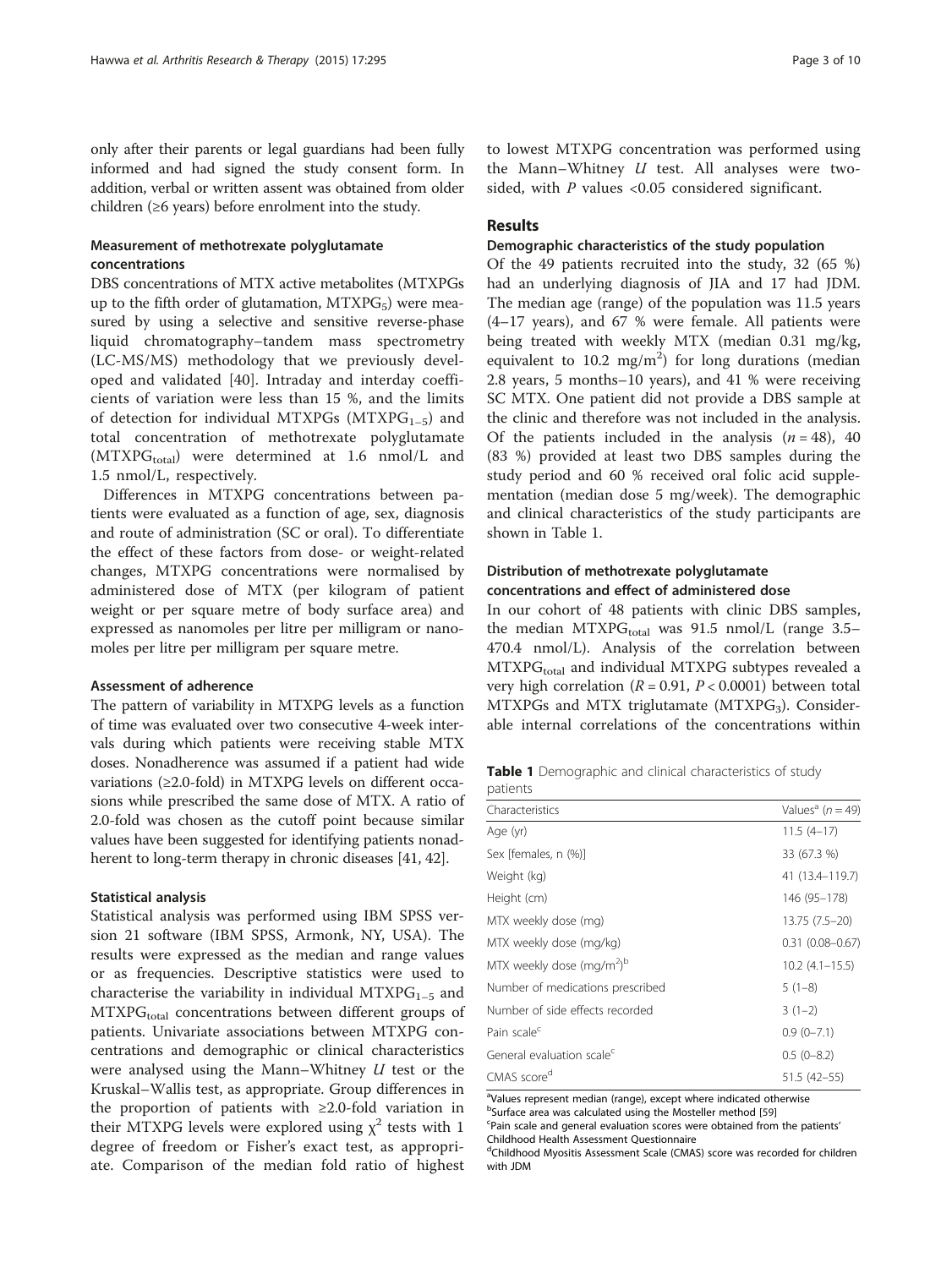each MTXPG subgroup were also observed; that is, short-chain MTXPGs MTXPG<sub>1-2</sub> were highly correlated with each other ( $R = 0.73$ ,  $P < 0.0001$ ), as were very long chain polyglutamates MTXPG<sub>4-5</sub> ( $R = 0.61$ ,  $P < 0.0001$ ).

The median concentration of  $MTXPG<sub>total</sub>$  was significantly greater when higher MTX doses were administered  $(R = 0.27, P = 0.0007)$ . This appears to be attributable to selective accumulation of long-chain  $MTXPG_3$  ( $R = 0.28$ ,  $P = 0.0005$ ) and very long chain  $MTXPG_{4-5}$  ( $R = 0.39-0.42$ ,  $P < 0.0001$ ) at the expense of short-chain MTXPG<sub>1–2</sub>. This was confirmed by the percentage change in individual MTXPGs (relative to  $MTXPG<sub>total</sub>$  as a function of MTX dose (Fig. [1a\)](#page-4-0). Interestingly, concurrent administration of higher folic acid doses was associated with increased concentrations of shorter-chain  $MTXPG_{1-2}$   $(R = 0.36-0.42, P = 0.002)$ . Similarly to previous reports [\[43](#page-9-0)], the dose of MTX was higher in patients taking folic acid supplementation.

## Association of methotrexate polyglutamate levels with clinical variables

Bivariate analysis revealed significantly higher  $MTXPG_{\text{to}}$ tal concentrations in patients who had MTX administered by the SC route than among patients who received the drug orally (median 114.1 nmol/L after SC administration vs. 75.5 nmol/L after oral administration;  $P <$ 0.0001). When corrected for the dose administered (i.e., relative to 1 mg/kg or 1 mg/m<sup>2</sup> weekly doses of MTX), the difference in  $MTXPG<sub>total</sub>$  concentrations stratified by route of administration remained significant (median concentration 307.8 nmol/L/mg/kg vs. 236.2 nmol/L/ mg/kg dose after SC and oral administration, respectively;  $P = 0.004$ ; such concentrations are equivalent to 11.0 nmol/L/mg/m<sup>2</sup> vs. 7.41 nmol/L/mg/m<sup>2</sup>, respectively;  $P = 0.002$ ).

Furthermore, marked differences in the distribution of individual MTXPG concentrations according to the route of administration were observed. Both normal and dose-adjusted concentrations of long-chain  $MTXPG<sub>3</sub>$ and longer-chain  $MTXPG_{4-5}$  were higher in patients who received SC MTX than in patients receiving MTX. Evaluation of the proportions of individual MTXPG subtypes (relative to  $MTXPG<sub>total</sub>$ ) also supported these findings. The median proportions of long-chain  $MTXPG<sub>3</sub>$  and  $MTXPG<sub>4</sub>$  were higher in patients treated subcutaneously  $(P = 0.002$  and  $P < 0.0001$  for MTXPG<sub>3</sub> and MTXPG<sub>4</sub>, respectively), whereas the short-chain  $MTXPG_{1-2}$  made up larger proportions of MTXPGs in patients treated orally  $(P = 0.001$  and  $P < 0.0001$  for MTXPG<sub>1</sub> and MTXPG<sub>2</sub>, respectively) (Fig. [1b\)](#page-4-0).

 $MTXPG<sub>total</sub>$  concentrations did not change significantly with age  $(P > 0.05)$ , despite the fact that older children received significantly lower doses (per kilogram and per square metre) of MTX  $(P < 0.0001)$ . When

corrected for dose administered, however, both MTXPG<sub>total</sub> and individual MTXPGs were significantly higher in older children receiving MTX (P < 0.0001 for  $MTXPG<sub>total</sub>; P < 0.01$  for  $MTXPG<sub>1-2</sub>;$  and  $P < 0.001$  for  $MTXPG_{3-5}$ ) (Fig. [1c\)](#page-4-0). These findings are indicative of lower clearance rates of MTXPGs in older children than in younger children.

Whether the patient had an underlying diagnosis of JIA or JDM was significantly associated with varying proportions of individual MTXPG subtypes. In particular, patients who had a diagnosis of JIA had significantly greater proportions of short-chain  $MTXPG_{1-2}$  (P < 0.005), whereas long-chain  $MTXPG<sub>3</sub>$  and very longchain MTXP $G_4$  made up larger proportions of total MTXPGs in patients diagnosed with JDM  $(P < 0.001$  and  $P = 0.009$ , respectively). Such differences could reflect the fact that higher numbers of patients were treated orally in the JIA subgroup (64 % treated orally in the JIA subgroup vs. 41 % in the JDM subgroup).

## Association of methotrexate polyglutamate levels with biochemical parameters

Increased dose-normalised MTXPG<sub>total</sub> levels were associated with greater antiarthritic effect and improved likelihood of disease control, as suggested by reduced levels of the inflammation markers C-reactive protein  $(P = 0.026)$ and erythrocyte sedimentation rate (ESR;  $P = 0.033$ ), in patients who had higher accumulation of  $MTXPG<sub>total</sub>$ concentrations.

#### Assessment of adherence to methotrexate therapy

Highest and lowest MTXPG levels were recorded for each patient who had at least two measurements of their metabolite levels during the study period ( $n = 40$ ). Nonadherence or partial adherence to MTX therapy was identified in 17 (42.5 %) of the patients, in whom greater than 2.0-fold variations in MTXP $G_{total}$  concentrations were observed. Of these 17 patients, 5 (29 %) were male and 12 (71 %) were female. They ranged in age from 7 to 17 years (median 14 years). At the time the samples were taken, these children were supposed to be taking between 10 and 20 mg weekly MTX doses without change for at least 5 months. Of note, highest to lowest MTXPG ratios, indicative of nonadherence, were significantly greater in patients receiving smaller doses (measured as milligrams per square metre)  $(P < 0.031)$ (Fig. [2\)](#page-5-0). This suggests that patients with lower disease activity (in whom doses were not increased as they grew) could be associated with an increased risk of poor adherence to therapy. This was particularly apparent when patients were given MTX orally in the present study (Fig. [2\)](#page-5-0). Overall, the results suggest that nearly half of children may fail to fully comply with MTX doses as prescribed during their long-term therapy.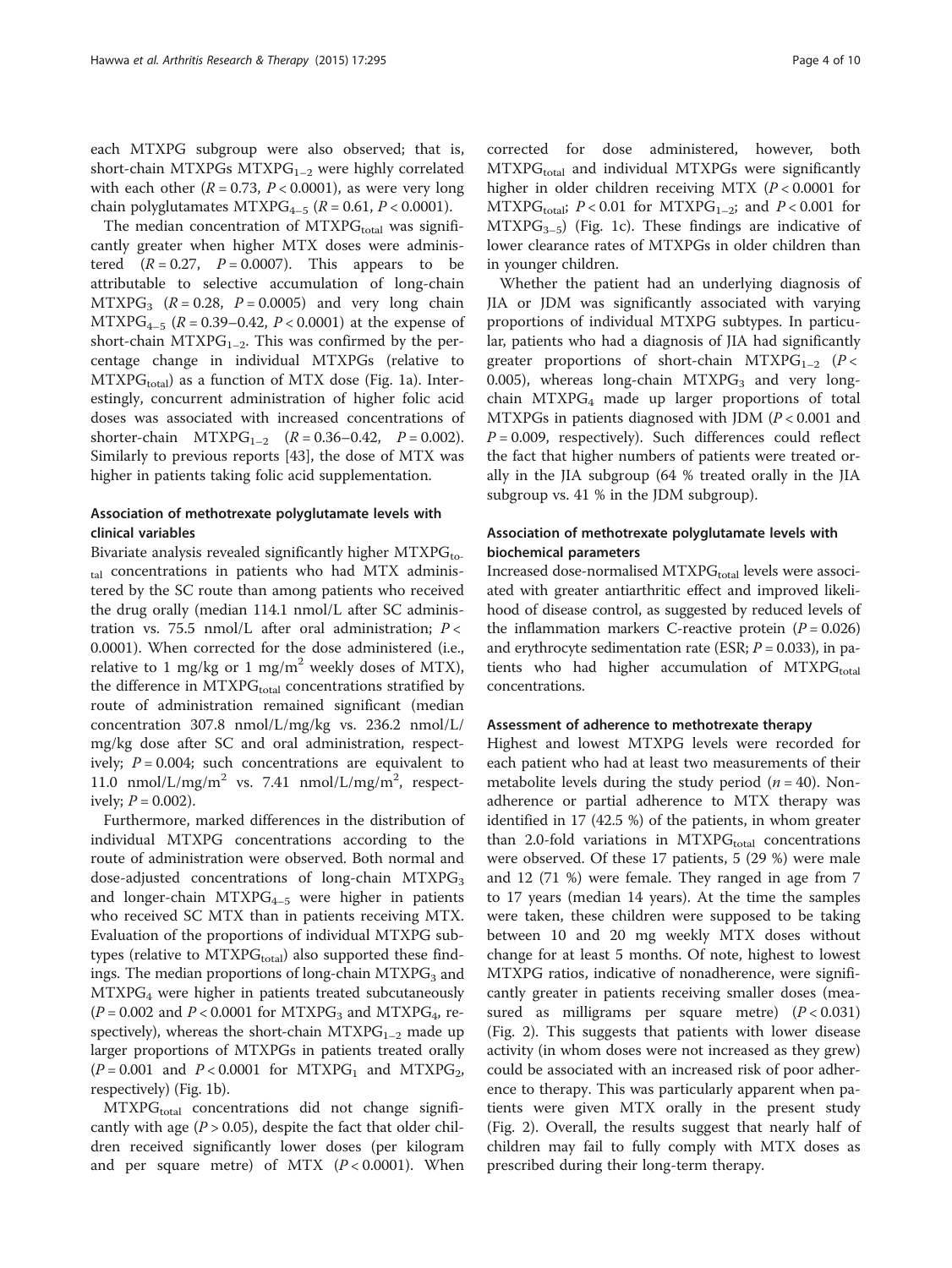<span id="page-4-0"></span>

## Effect of route of administration and age of child on adherence to methotrexate

Univariate analyses showed that both the route of administration and patient age were significantly associated with nonadherence to MTX treatment (Fig. [2](#page-5-0)). A higher proportion of patients who received SC MTX were found to be adherent to their medication. Only 17.6 % had greater than 2.0-fold variation in their MTXPG levels after SC administration versus 60.8 % of patients who received MTX orally  $(P = 0.005)$ .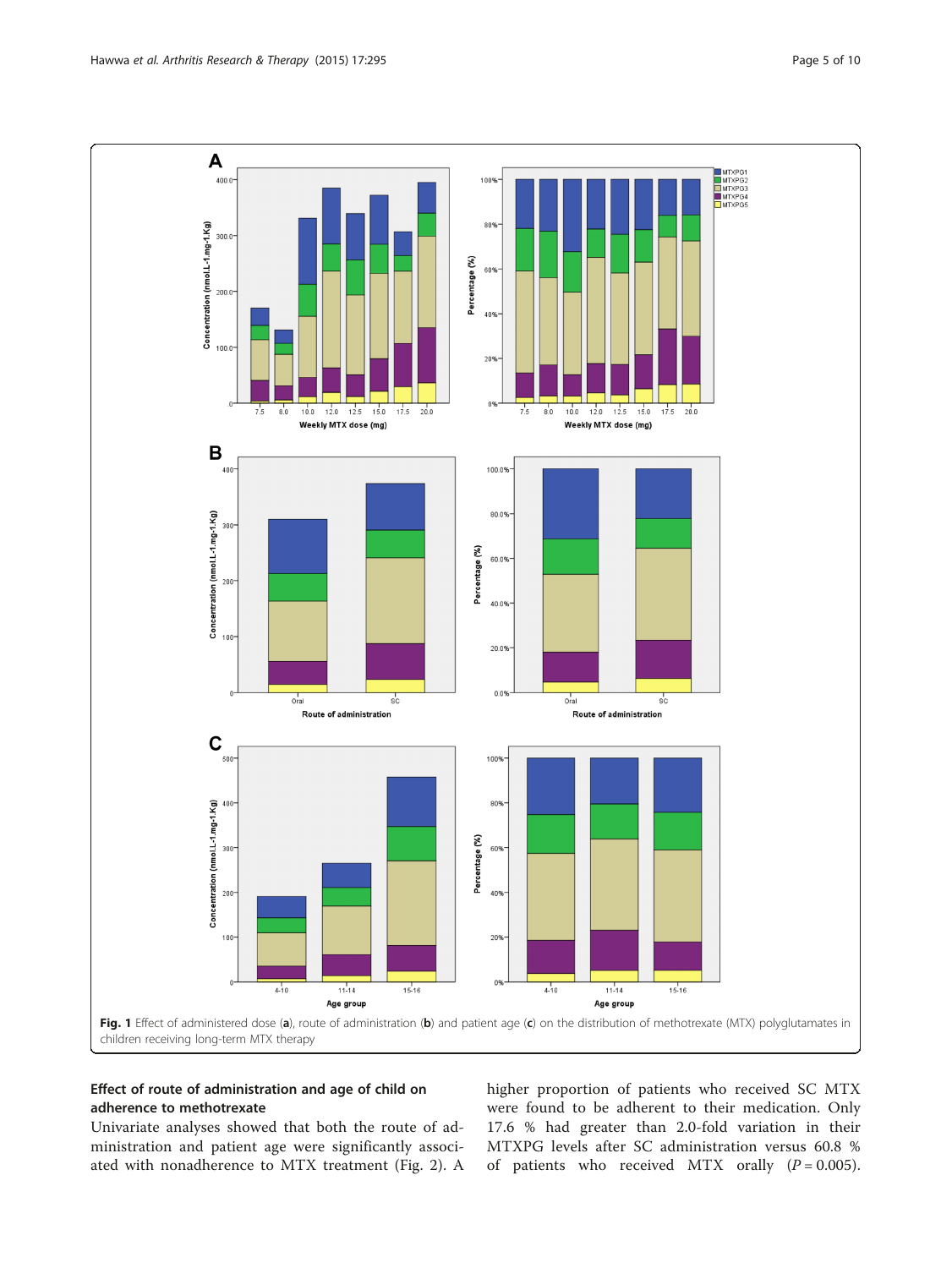<span id="page-5-0"></span>

Furthermore, adolescents and older children were more likely than younger children to be nonadherent to their prescribed medication; older age was significantly correlated with greater MTXPG ratio  $(R = 0.35,$  $P = 0.026$ .

Sex as a variable was similarly distributed between adherent and nonadherent patients. In addition, there were no statistically significant differences in the underlying diagnosis (JIA vs. JDM) or other obvious sociodemographic characteristics between the nonadherent group and the remainder of the cohort  $(P > 0.05)$ .

## Association of nonadherence with biochemical parameters and gastrointestinal toxicity

The frequency of MTX-related gastrointestinal (GI) side effects (particularly the presence of nausea or vomiting) in nonadherent patients compared with the rest of the cohort were evaluated only in a subset of patients, because reports of nausea and vomiting were recorded only prospectively in 19 patients of those enrolled in the study. Of these 19 patients, 9 reported nausea, vomiting or other GI side effects at some stage during the study. Seven (78 %) of these patients had greater than 2.0-fold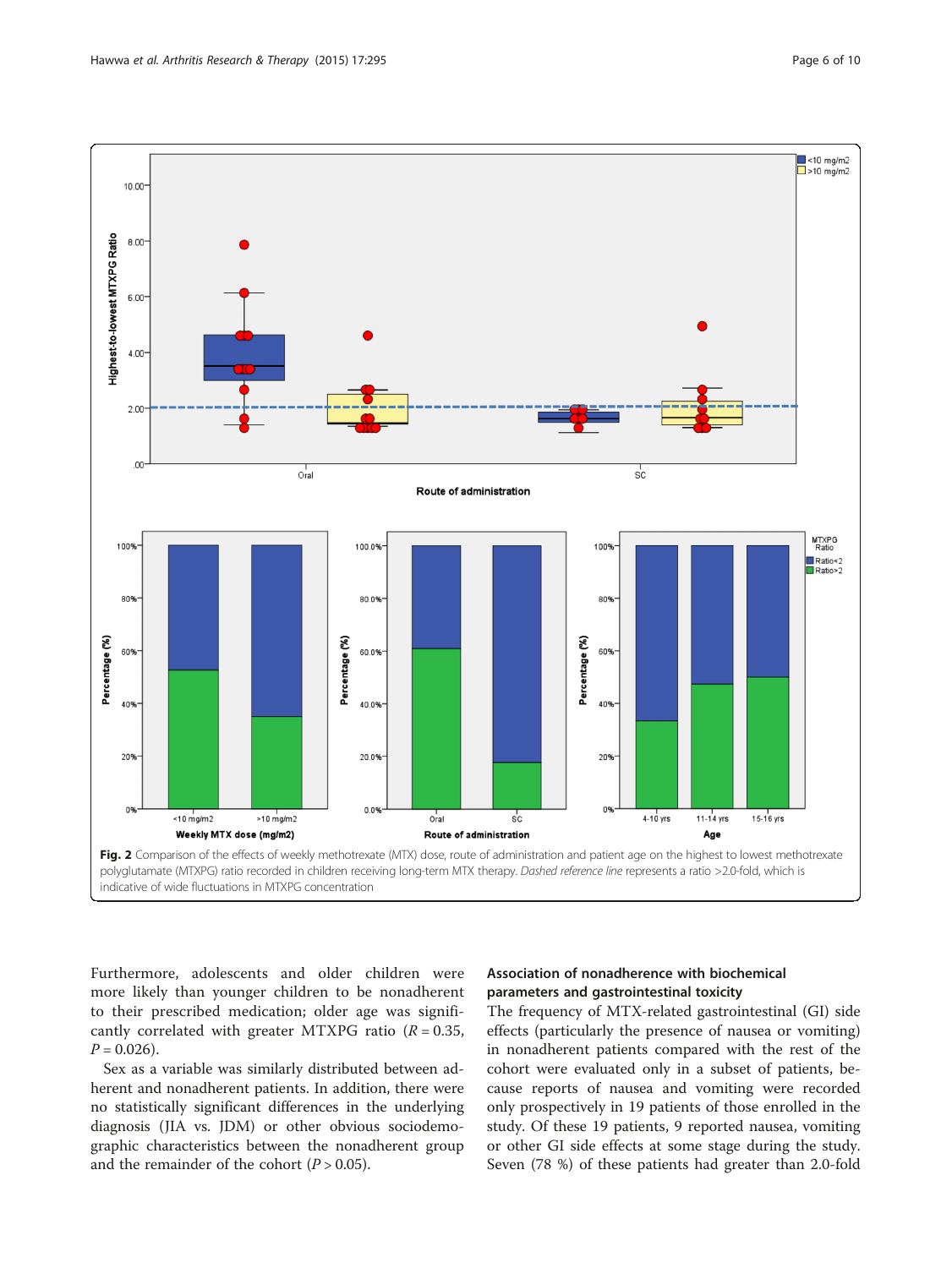variation in their MTXPG levels and therefore were considered nonadherent to therapy. The mean MTXPG ratio in patients who reported nausea or vomiting was 3.5-fold compared with 2.4-fold in those who did not have GI complaints. These findings suggest that the presence of MTX-related side effects could increase the risk of poor adherence to MTX in children with JIA and JDM. It is also possible that the nonadherent group did not follow folic acid supplementation prescribed to reduce MTX toxicity.

Finally, examining the differences in biochemical parameters between the adherent and nonadherent groups showed a significant association between nonadherence and elevated ESR levels  $(P < 0.043)$ , suggesting an increased level of inflammation and poor disease control in nonadherent patients. This association was higher in patients receiving MTX orally  $(P = 0.035)$ .

#### **Discussion**

To our knowledge, this is the first study in which the extent of MTX adherence in paediatric patients with JIA and JDM has been evaluated on the basis of DBS measurement of MTXPGs. The approach using DBS proved an acceptable alternative to the use of larger whole blood or red blood cell sample quantities and had the advantage of being minimally invasive, allowing parents and older children to take blood samples at home. The combination of sparse sampling and low sample volume helped to overcome ethical and practical difficulties associated with traditional blood sampling in children and was shown to be useful in estimating adherence.

Similarly to previous reports [\[44](#page-9-0), [45](#page-9-0)], the present study demonstrates significant interpatient variability in total and individual MTXPG concentrations. Such variability was explained, at least in part, by MTX administered dose, route of delivery and patient age. Higher MTX doses were associated with greater percentage of longer-chain  $MTXPG_{3-5}$  at the expense of short-chain  $MTXPG<sub>1-2</sub>$ . Such selective enrichment of longer-chain MTXPGs at higher doses is consistent with recent observations in children with JIA and children with acute lymphoblastic leukaemia [\[45](#page-9-0)–[47\]](#page-9-0). Similarly, MTXPG distribution differed by the route of administration: Patients receiving SC MTX had higher overall levels of MTXPGs as well as selective accumulation of longerchain MTXPGs. This route-dependent distribution of MTXPGs persisted when concentrations were corrected relative to administered dose (measured as milligrams per kilogram or milligrams per square metre). A plausible explanation for such route-specific and dosedependent accumulation of long-chain MTXPGs could be the higher concentrations produced following SC delivery or higher-dose administration of MTX. It has been suggested that higher concentrations can result in a more pronounced folate-depleted state in cells, which activates a feedback mechanism that upregulates polyglutamation [[45\]](#page-9-0). The stability of longer-chain polyglutamates would in turn allow for the preferential retention and accumulation of long-chain  $MTXP_{3-5}$ .

Additional factors likely to be significant contributors to MTXPG variability include pharmacokinetic variation, physiological and developmental differences in oral absorption, transporter expression and the individual genotypes for MTX multiple metabolic pathways that have been associated with both efficacy and toxicity of MTX [[48](#page-9-0)–[50](#page-9-0)]. Because of the importance of folate in growth and development in children, concurrent administration of folic acid supplementation might also explain some of the differences in MTXPG concentrations. This is of particular importance in older children with higher growth demands in puberty.

Folic acid supplementation is routinely given to reduce potential side effects in patients receiving MTX [\[51, 52](#page-9-0)]. However, because MTX and folate are transported by the same transporter within cells and compete for FPGS for polyglutamation, it is suggested that higher intracellular folate levels may trump MTX retention and affect its polyglutamation [[53](#page-9-0), [54](#page-9-0)]. The present study shows that folic acid use in MTX-treated children was associated with increased concentrations of short-chain  $MTXPG<sub>1-2</sub>$  at the expense of longer-chain  $MTXPG<sub>4-5</sub>$ . Such an impact on MTX biotransformation leads to either reduced MTX efficacy or higher MTX dose requirements to achieve the same clinical effect in the absence of folic acid.

Although inherited differences in metabolism may explain interpatient variability, they should not cause intrapatient variability once a steady state is reached. Such variability is hard to explain on any grounds other than not taking the medication as prescribed. Other factors, such as diet and alcohol intake, in teenagers could aggravate this behaviour of nonadherence to prescribed medicines. An approach to detect nonadherence in the present study was therefore to study patients at different times while they were prescribed the same dose of MTX by the same route. If there were a wide variation in  $MTXPG<sub>total</sub>$  concentrations at steady state, this would most likely be a reflection of poor adherence.

According to this method, nearly half the patients had wide fluctuations in their MTXPG concentrations indicative of partial adherence or nonadherence. Interestingly, doses received by nonadherent children in the present study were significantly lower (measured as milligrams per square metre) than those prescribed to children who were assumed to be adherent to MTX therapy. This increased variability can be explained partly by the children dosed with the lowest oral doses, because such doses will have a greater proportion of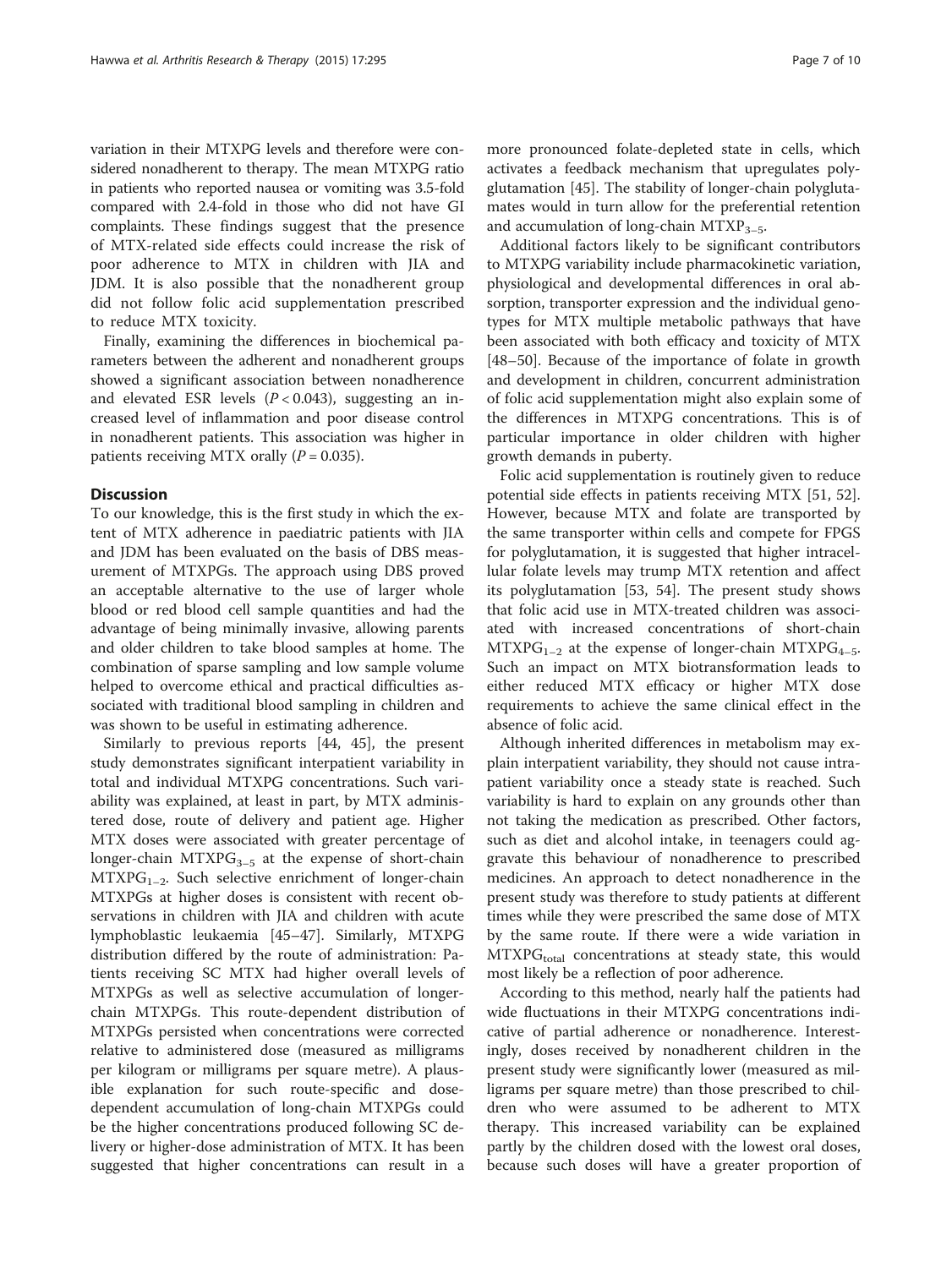short-chain MTXPGs that are susceptible to more significant and rapid concentration shifts. It could also indicate that children who received lower doses did not perceive a high necessity for MTX therapy, owing to their low disease activity, and therefore were less likely to take their medication consistently. Conversely, lower doses could indicate an attempt to improve adherence in patients who were more prone to MTX side effects. Further studies are required, however, to confirm these hypotheses.

Other risk factors for nonadherence to MTX therapy include GI side effects associated with the administration of MTX. Seven of the nine patients who reported nausea and vomiting at some stage during the present study had greater than 2.0-fold variation in their MTXPG levels and therefore were considered nonadherent to therapy. Such side effects can be diminished with SC administration of MTX. Patients receiving the drug subcutaneously are therefore expected to show better adherence than those treated orally [\[55](#page-9-0)]. Indeed, compared with patients who received the drug orally, a higher proportion of patients who received SC MTX in the present study were found to be adherent to their medication. A possible explanation for better adherence with the SC mode of administration could be the greater antiarthritic effect and better clinical outcome among patients following SC MTX administration compared with those taking oral MTX, as reported in previous studies [[55](#page-9-0)–[57\]](#page-9-0). However, an obvious difference impacting adherence is the fact that SC administration is more likely to be provided by a caregiver and thus is more likely to be observed.

In the present study, adherence did not relate to sex or disease type. However, a significant association between older age of children and nonadherence was established. This is concordant with previous studies that recognised adolescents as having lower adherence than younger children because of their growing autonomy [\[32, 34](#page-8-0), [58\]](#page-9-0). Older children and adolescents, therefore, should be monitored carefully, particularly when they experience less severe symptoms during the stable phases of their disease. In general, adherent patients had better disease control throughout the study. This was supported by elevated ESR levels, a marker of inflammation, in nonadherent patients.

A precise, sensitive and selective LC-MS/MS assay was used for determination of MTXPGs in the present study. Although LC-MS/MS-based methods are increasingly used in clinical laboratories, the cost involved in sample preparation and access to the instrument might limit its use for routine monitoring of adherence in the clinical setting. Another limitation of the current assay is inability to measure the intracellular levels of relevant folate species. The novel DBS sampling, on the other hand, has the advantage of being both convenient for home sampling and a direct objective measure of adherence. An additional obvious benefit is the lower blood volume requirement applicable for monitoring MTXPGs in children.

## Conclusions

The present study is unique in being the first detailed analysis of MTXPG levels based on DBS measurements in JIA and JDM. Our data highlight the significance of nonadherence to MTX therapy in patients with JIA and JDM and demonstrate the feasibility of measuring MTXPGs in DBS samples as a potential tool to monitor adherence. We also explored the pattern of variability in MTXPG concentrations and its association with clinical variables and additional biochemical parameters pertaining to disease activity and MTX side effects. The findings warrant further investigation into the clinical utility of MTXPG levels to guide therapy and optimise adherence to MTX treatment in children. Furthermore, the study highlights the importance of understanding the potential barriers to MTX adherence in order to help manage the disease and improve patients' quality of life.

#### Abbreviations

CMAS: Childhood Myositis Assessment Scale; DBS: Dried blood spot; DMARD: Disease-modifying antirheumatic drug; ESR: Erythrocyte sedimentation rate; FPGS: Folylpolyglutamate synthase; GI: Gastrointestinal; JDM: Juvenile dermatomyositis; JIA: Juvenile idiopathic arthritis; LC-MS/MS: Liquid chromatography–tandem mass spectrometry; MTX: Methotrexate; MTXPG: Methotrexate polyglutamate; MTXPG<sub>1-5</sub>: Individual methotrexate polyglutamates up to the fifth order of polyglutamation; MTXPGtotal: Total concentration of methotrexate polyglutamate; SC: Subcutaneous.

#### Competing interests

The authors declare that they have no competing interests.

#### Authors' contributions

JCM, AFH, AA, MR, LRW and MWB contributed to the conception and design of the study and the acquisition and/or interpretation of data. AA, AFH and JCM performed the experiments and contributed to the acquisition and/or analysis of data and drafting of the manuscript. JCM, AFH, AA, MR, LRW and MWB substantially contributed to revising the manuscript critically and gave approval of the final manuscript.

#### Acknowledgements

The authors acknowledge funding received from Arthritis Research UK (<http://www.arthritisresearchuk.org/>) under grant 19421. LRW is supported by grants from Great Ormond Street Children's Charity (grant V1304), Arthritis Research UK (grant 20164) and the National Institute for Health Research–funded Biomedical Research Centre Great Ormond Street Hospital NHS Foundation Trust. The funders had no role in the study design, data collection and analysis, decision to publish, or preparation of the manuscript.

#### Author details

<sup>1</sup> Clinical and Practice Research Group, School of Pharmacy, Queen's University Belfast, 97 Lisburn Road, BT9 7BL Belfast, UK. <sup>2</sup>Aston Pharmacy School, Aston University, Birmingham, UK. <sup>3</sup> Faculty of Pharmacy, A Zaytoonah University, Amman, Jordan. <sup>4</sup>Centre for Infection and Immunity School of Medicine and Biomedical Sciences, Queen's University Belfast, Belfast, UK. <sup>5</sup>Institute of Child Health, University College London, London, UK.<br><sup>6</sup>Arthritic Pecearch UK Contre for Adelescent Phoumateleau, University <sup>6</sup> Arthritis Research UK Centre for Adolescent Rheumatology, University College London, University College London Hospital, London, UK. <sup>7</sup> Department of Rheumatology, Great Ormond Street Hospital NHS<br>Foundation Trust, London, UK. <sup>8</sup> Department of Women's and Children's Health, Institute of Translational Medicine, University of Liverpool, The Alder Hey Children's NHS Foundation Trust, Liverpool, UK.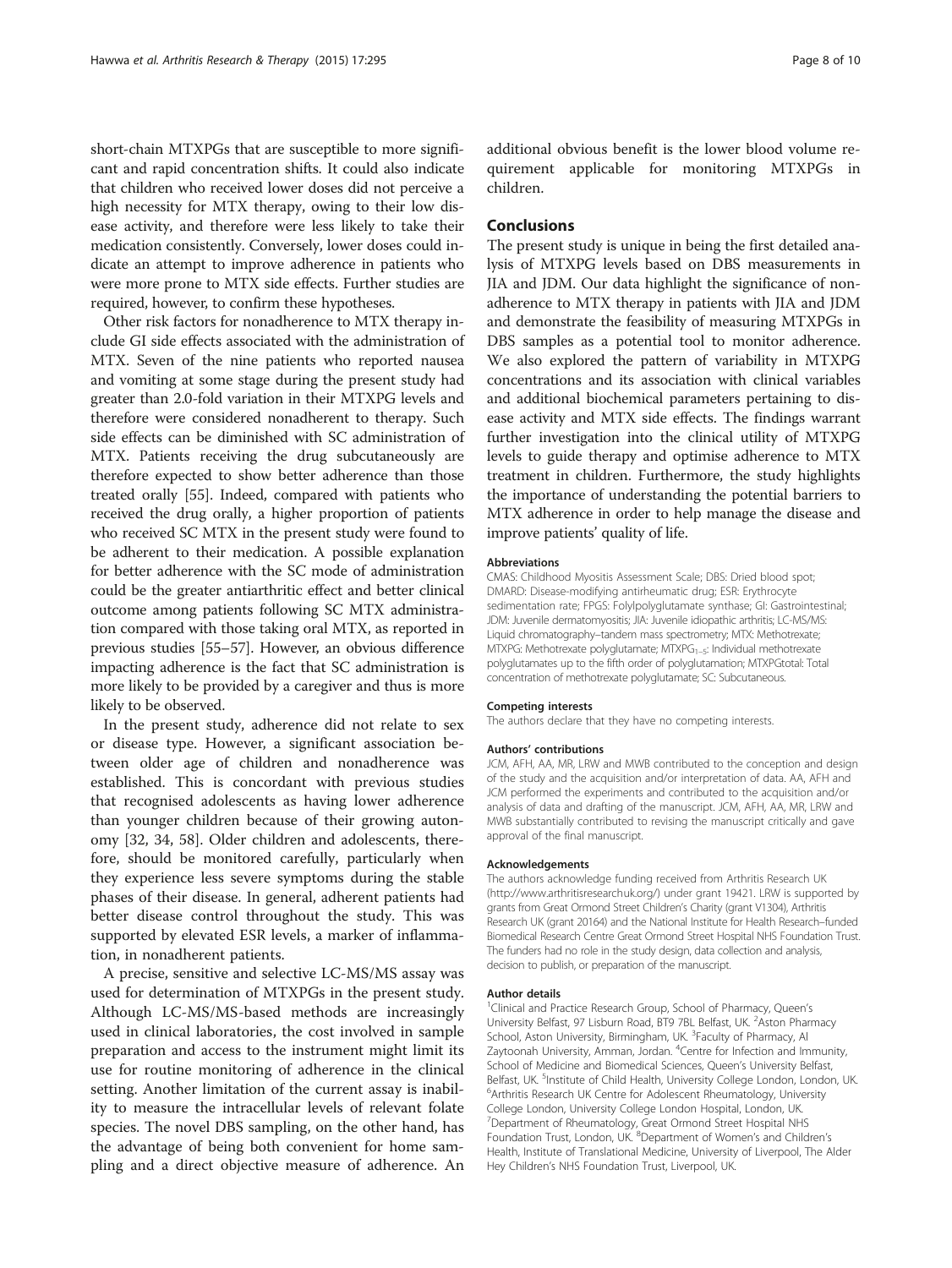#### <span id="page-8-0"></span>Received: 19 March 2015 Accepted: 9 October 2015 Published online: 22 October 2015

#### References

- 1. Murray KJ, Lovell DJ. Advanced therapy for juvenile arthritis. Best Pract Res Clin Rheumatol. 2002;16:361–78.
- 2. Saag KG, Teng GG, Patkar NM, Anuntiyo J, Finney C, Curtis JR, et al. American College of Rheumatology 2008 recommendations for the use of nonbiologic and biologic disease-modifying antirheumatic drugs in rheumatoid arthritis. Arthritis Rheum. 2008;59:762–84.
- 3. Ruperto N, Murray KJ, Gerloni V, Wulffraat N, de Oliveira SK, Falcini F, et al. A randomized trial of parenteral methotrexate comparing an intermediate dose with a higher dose in children with juvenile idiopathic arthritis who failed to respond to standard doses of methotrexate. Arthritis Rheum. 2004;50:2191–201.
- 4. Lambert CM, Sandhu S, Lochhead A, Hurst NP, McRorie E, Dhillon V. Dose escalation of parenteral methotrexate in active rheumatoid arthritis that has been unresponsive to conventional doses of methotrexate: a randomized, controlled trial. Arthritis Rheum. 2004;50:364–71.
- 5. Ramanan AV, Whitworth P, Baildam EM. Use of methotrexate in juvenile idiopathic arthritis. Arch Dis Child. 2003;88:197–200.
- 6. Pilkington CA, Wedderburn LR. Paediatric idiopathic inflammatory muscle disease: recognition and management. Drugs. 2005;65:1355–65.
- 7. Weinblatt ME, Kaplan H, Germain BF, Block S, Solomon SD, Merriman RC, et al. Methotrexate in rheumatoid arthritis: a five-year prospective multicenter study. Arthritis Rheum. 1994;37:1492–8.
- 8. Cohen S, Cannon GW, Schiff M, Weaver A, Fox R, Olsen N, et al. Two-year, blinded, randomized, controlled trial of treatment of active rheumatoid arthritis with leflunomide compared with methotrexate. Arthritis Rheum. 2001;44:1984–92.
- 9. Becker ML, Rosé CD, Cron RQ, Sherry DD, Bilker WB, Lautenbach E. Effectiveness and toxicity of methotrexate in juvenile idiopathic arthritis: comparison of 2 initial dosing regimens. J Rheumatol. 2010;37:870–5.
- 10. Ortiz-Alvarez O, Morishita K, Avery G, Green J, Petty RE, Tucker LB, et al. Guidelines for blood test monitoring of methotrexate toxicity in juvenile idiopathic arthritis. J Rheumatol. 2004;31:2501–6.
- 11. Dougados M, Combe B, Cantagrel A, Goupille P, Olive P, Schattenkirchner M, et al. Combination therapy in early rheumatoid arthritis: a randomised, controlled, double blind 52 week clinical trial of sulphasalazine and methotrexate compared with the single components. Ann Rheum Dis. 1999;58:220–5.
- 12. Kremer JM. Toward a better understanding of methotrexate. Arthritis Rheum. 2004;50:1370–82.
- 13. Chabner BA, Allegra CJ, Curt GA, Clendeninn NJ, Baram J, Koizumi S, et al. Polyglutamation of methotrexate: is methotrexate a prodrug? J Clin Invest. 1985;76:907–12.
- 14. Cutolo M, Sulli A, Pizzorni C, Seriolo B, Straub RH. Anti-inflammatory mechanisms of methotrexate in rheumatoid arthritis. Ann Rheum Dis. 2001;60:729–35.
- 15. Cronstein BN, Naime D, Ostad E. The antiinflammatory mechanism of methotrexate. Increased adenosine release at inflamed sites diminishes leukocyte accumulation in an in vivo model of inflammation. J Clin Invest. 1993;92:2675–82.
- 16. Allegra CJ, Chabner BA, Drake JC, Lutz R, Rodbard D, Jolivet J. Enhanced inhibition of thymidylate synthase by methotrexate polyglutamates. J Biol Chem. 1985;260:9720–6.
- 17. Schroder H, Fogh K. Methotrexate and its polyglutamate derivatives in erythrocytes during and after weekly low-dose oral methotrexate therapy of children with acute lymphoblastic leukemia. Cancer Chemother Pharmacol. 1988;21:145–9.
- 18. Bannwarth B, Pehourcq F, Schaeverbeke T, Dehais J. Clinical pharmacokinetics of low-dose pulse methotrexate in rheumatoid arthritis. Clin Pharmacokinet. 1996;30:194–210.
- 19. Ravelli A, Di Fuccia G, Molinaro M, Ramenghi B, Zonta L, Regazzi MB, et al. Plasma levels after oral methotrexate in children with juvenile rheumatoid arthritis. J Rheumatol. 1993;20:1573–7.
- 20. Dervieux T, Orentas Lein D, Marcelletti J, Pischel K, Smith K, Walsh M, et al. HPLC determination of erythrocyte methotrexate polyglutamates after lowdose methotrexate therapy in patients with rheumatoid arthritis. Clin Chem. 2003;49:1632–41.
- 21. Dalrymple JM, Stamp LK, O'Donnell JL, Chapman PT, Zhang M, Barclay ML. Pharmacokinetics of oral methotrexate in patients with rheumatoid arthritis. Arthritis Rheum. 2008;58:3299–308.
- 22. Angelis-Stoforidis P, Vajda FJ, Christophidis N. Methotrexate polyglutamate levels in circulating erythrocytes and polymorphs correlate with clinical efficacy in rheumatoid arthritis. Clin Exp Rheumatol. 1999;17:313–20.
- 23. Cronstein B. How does methotrexate suppress inflammation? Clin Exp Rheumatol. 2010;28:S21–3.
- 24. Dervieux T, Furst D, Lein DO, Capps R, Smith K, Caldwell J, et al. Pharmacogenetic and metabolite measurements are associated with clinical status in patients with rheumatoid arthritis treated with methotrexate: results of a multicentred cross sectional observational study. Ann Rheum Dis. 2005;64:1180–5.
- 25. Dervieux T, Furst D, Lein DO, Capps R, Smith K, Walsh M, et al. Polyglutamation of methotrexate with common polymorphisms in reduced folate carrier, aminoimidazole carboxamide ribonucleotide transformylase, and thymidylate synthase are associated with methotrexate effects in rheumatoid arthritis. Arthritis Rheum. 2004;50:2766–74.
- 26. Pelajo CF, Sgarlat CM, Lopez-Benitez JM, Oliveira SK, Rodrigues MC, Sztajnbok FR, et al. Adherence to methotrexate in juvenile idiopathic arthritis. Rheumatol Int. 2012;32:497–500.
- 27. Harley CR, Frytak JR, Tandon N. Treatment compliance and dosage administration among rheumatoid arthritis patients receiving infliximab, etanercept, or methotrexate. Am J Manag Care. 2003;9:S136–43.
- 28. Grijalva CG, Chung CP, Arbogast PG, Stein CM, Mitchel Jr EF, Griffin MR. Assessment of adherence to and persistence on disease-modifying antirheumatic drugs (DMARDs) in patients with rheumatoid arthritis. Med Care. 2007;45:S66–76.
- 29. Harrold LR, Andrade SE. Medication adherence of patients with selected rheumatic conditions: a systematic review of the literature. Semin Arthritis Rheum. 2009;38:396–402.
- 30. Waimann CA, Marengo MF, de Achaval S, Cox VL, Garcia-Gonzalez A, Reveille JD, et al. Electronic monitoring of oral therapies in ethnically diverse and economically disadvantaged patients with rheumatoid arthritis: consequences of low adherence. Arthritis Rheum. 2013;65:1421–9.
- 31. de Thurah A, Norgaard M, Harder I, Stengaard-Pedersen K. Compliance with methotrexate treatment in patients with rheumatoid arthritis: influence of patients' beliefs about the medicine: a prospective cohort study. Rheumatol Int. 2010;30:1441–8.
- 32. April KT, Feldman DE, Platt RW, Duffy CM. Comparison between children with juvenile idiopathic arthritis and their parents concerning perceived treatment adherence. Arthritis Rheum. 2006;55:558–63.
- 33. Degotardi PJ, Revenson TA, Ilowite NT. Family-level coping in juvenile rheumatoid arthritis: assessing the utility of a quantitative family interview. Arthritis Care Res. 1999;12:314–24.
- 34. Feldman DE, de Civita M, Dobkin PL, Malleson P, Meshefedjian G, Duffy CM. Perceived adherence to prescribed treatment in juvenile idiopathic arthritis over a one-year period. Arthritis Rheum. 2007;57:226–33.
- 35. Litt IF, Cuskey WR. Compliance with salicylate therapy in adolescents with juvenile rheumatoid arthritis. Am J Dis Child. 1981;135:434–6.
- 36. Rapoff MA, Belmont JM, Lindsley CB, Olson NY. Electronically monitored adherence to medications by newly diagnosed patients with juvenile rheumatoid arthritis. Arthritis Rheum. 2005;53:905–10.
- 37. Sturge C, Garralda ME, Boissin M, Dore CJ, Woo P. School attendance and juvenile chronic arthritis. Br J Rheumatol. 1997;36:1218–23.
- 38. Skoglund KA, Söderhall S, Beck O, Peterson C, Wennberg M, Hayder S, et al. Plasma and urine levels of methotrexate and 7-hydroxymethotrexate in children with ALL during maintenance therapy with weekly oral methotrexate. Med Pediatr Oncol. 1994;22:187–93.
- 39. Donovan JL, Blake DR. Patient non-compliance: deviance or reasoned decision-making? Soc Sci Med. 1992;34:507–13.
- 40. Hawwa AF, Albawab A, Rooney M, Wedderburn LR, Beresford MW, McElnay JC. A novel dried blood spot-LCMS method for the quantification of methotrexate polyglutamates as a potential marker for methotrexate use in children. PLoS One. 2014;9:e89908.
- 41. Davies HA, Lennard L, Lilleyman JS. Variable mercaptopurine metabolism in children with leukaemia: a problem of non-compliance? BMJ. 1993;306:1239–40.
- 42. Hawwa AF, Millership JS, Collier PS, McCarthy A, Dempsey S, Cairns C, et al. The development of an objective methodology to measure medication adherence to oral thiopurines in paediatric patients with acute